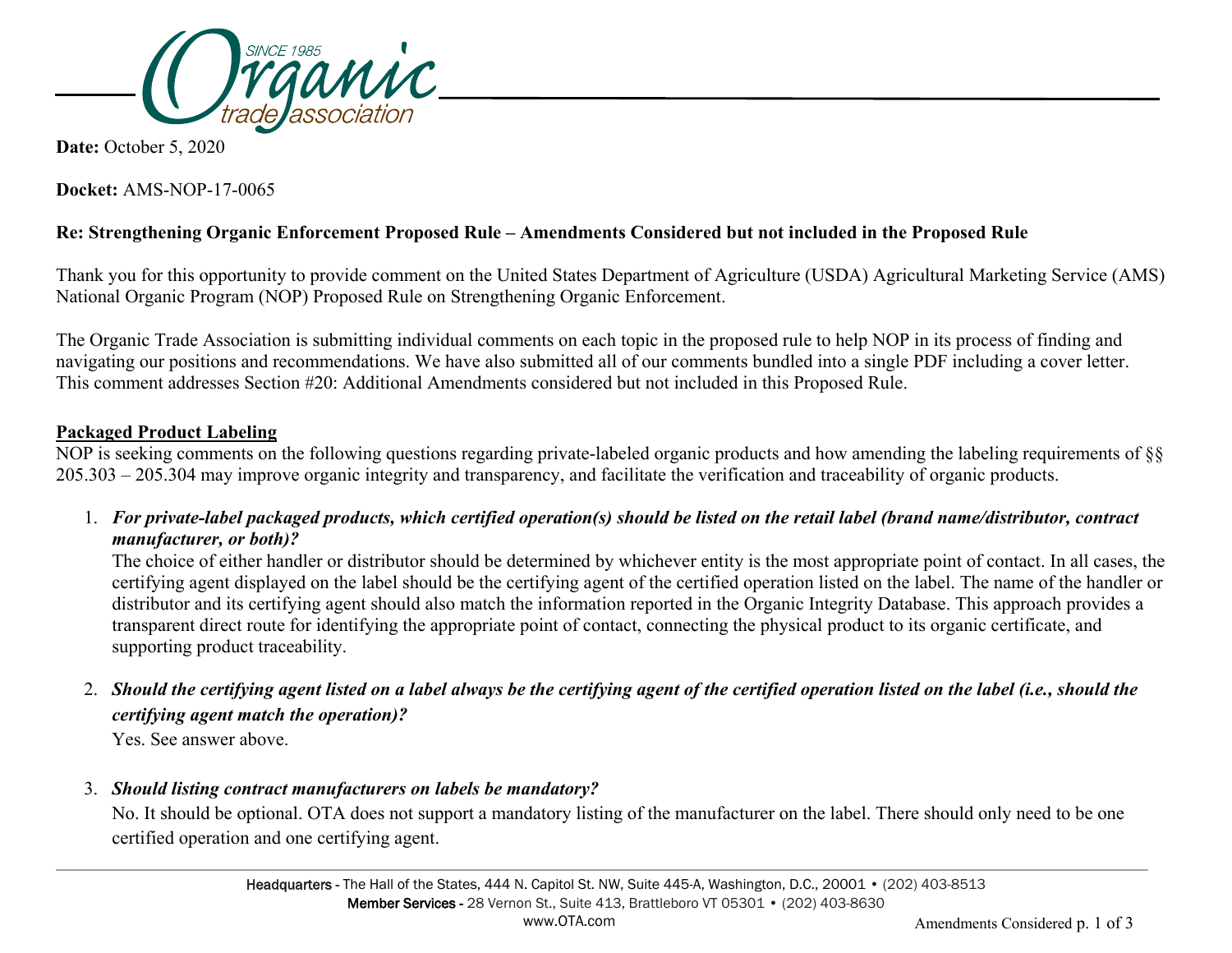

- 4. *What terminology should be used to describe private-labeled organic products?* Private Label Organic Products.
- 5. *What terminology should be used to describe the operations involved in packaged product or private labeling (e.g., brand name manufacturer, contract manufacturer, and distributor)?*

Private Label Brand or Distributor (Retailer) / Brand name manufacturer or contract manufacturer (Handler)

## **Expiration of Certification**

NOP considered (but did not include in proposed rule) an amendment in which an operation's certification would expire on an annual basis if the operation did not submit fees and update its certificate of organic operation. NOP is seeking comments on the following questions regarding expiration of certification:

- *1. How might annual expiration of certification improve organic integrity?*
- *2. What are the limitations of requiring expiration of certification?*
- *3. What minimum requirements must be met before renewing certification?*
- *4. Could an operation with unresolved adverse actions renew certification?*
- *5. Would a grace period be appropriate for operations that failed to renew by the expiration date? If so, what length grace period would be appropriate?*
- *6. What process should exist for an operation to regain organic certification should it allow its certification to expire?*
- *7. Should certifying agents notify certified operations of their upcoming expiration of certification?*

OTA does not support an amendment that would cause an operation's certification status to automatically expire on an annual basis if the operation did not submit fees and update its certificate of organic operation. This system would create administrative and recordkeeping burdens without any increased protection to organic integrity.

OTA supports the current process of certification which allows organic certification to continue until certification surrendered, suspended, or revoked. The current process ensures that operations have due process. We also recognize that it is essential to strike a balance between due process and efficiency to minimize the amount of time that operations are able to sell product as organic while it exercises its right to due process. We strongly encourage NOP and certifying agents to respond to adverse actions in a timely manner.